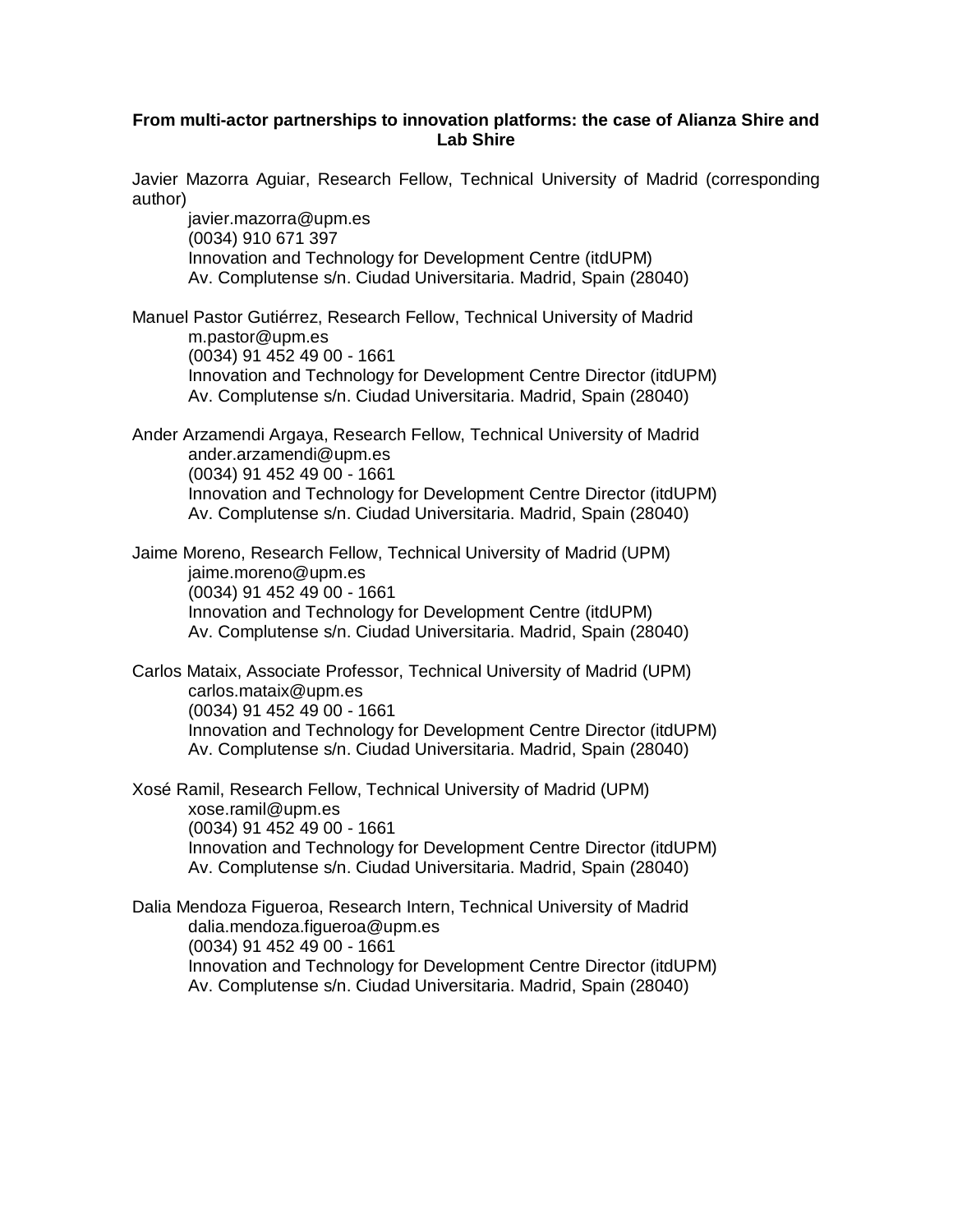### **1. Introduction**

Sustainable Development Goals (SDG) represent an ambitious and universal commitment whose implementation emphasizes the need to activate multi-actor strategic partnerships that foster a collaborative action of all kind of actors through multi-stakeholder partnerships. Currently, these structures are intended not only to find their way through the accomplishment of SDGs, but also to create hubs that enable the sharing and exchanging of information, acknowledgements, accomplishments and failures with the international community, in order to foster replicability and scalability in the work in partnerships.

Framed within SDG 7 – Ensure access to affordable, reliable, sustainable and modern energy for all – and SDG 17 – Strengthen the means of implementation and revitalize the global partnership for sustainable development-, "Alianza Shire. Energy Access to Refugees and Host Communities" was created in 2014 as a partnership with the aim of developing innovative solutions for improving energy supply services and quality of life in refugee camps.

Alianza Shire is the first multi-stakeholder partnership for humanitarian action in Spain, with the objective of developing innovative solutions for improving refugees and displaced populations' access to energy. It counts with the participation of the private sector – through three of the leading companies in energy sector in Spain, which are Acciona.org Foundation, Iberdrola and Signify -, the public sector – through the Spanish Agency for International Cooperation and Development – and the academic sector – through the Innovation and Technology for Development Centre at the Universidad Politécnica de Madrid (itdUPM).

The partnership's first experience took place at Adi-Harush refugee camp in Shire, in the north of Ethiopia, where more than 8,000 Eritrean refugees live, many of whom are unaccompanied minors. Energy access-related problems at Adi-Harush were numerous. From 2018, thanks to the positive results of the previous intervention, the project is being extended to four refugee camps and their respective host communities, by enhancing local capacity and improving access to basic services<sup>[1](#page-0-0)</sup>.

During the first phase, a need to create an innovation space within the partnership was identified. Rojo et al (2017), in a previous paper regarding knowledge transfer derived from partnerships, highlighted the need to create a testbed of innovations that can be exported to other areas<sup>[2](#page-1-0)</sup>. Thus, Alianza Shire has created the Lab Shire, designed as an innovation platform, centered on SDG 7 and on SDG 17. Its main functions should be to assure that innovation is fostered during the project implementation, as well as a correct dissemination of knowledge, promoting continuous learning inside partnerships, and to encourage connections within organizations, researchers, higher education institutions and the international community working on the SDG 7 and SDG 17.

This paper aims to illustrate how the experience and lessons learnt from a partnership can be translated into an innovation platform for knowledge exchange. In this sense, it introduces Lab Shire as an innovation lab created to accelerate the transformations promoted by Alianza Shire, and as a hub in which actors from different sectors can share their knowledge

<sup>1</sup> Technical Team, itdUPM. 2017. "Estudio De Caso: Alianza Shire.". Madrid.

<span id="page-1-0"></span><sup>2</sup> Rojo, Alejandra. 2017. "Transfer Of Knowledge In Refugee Camps". Madrid.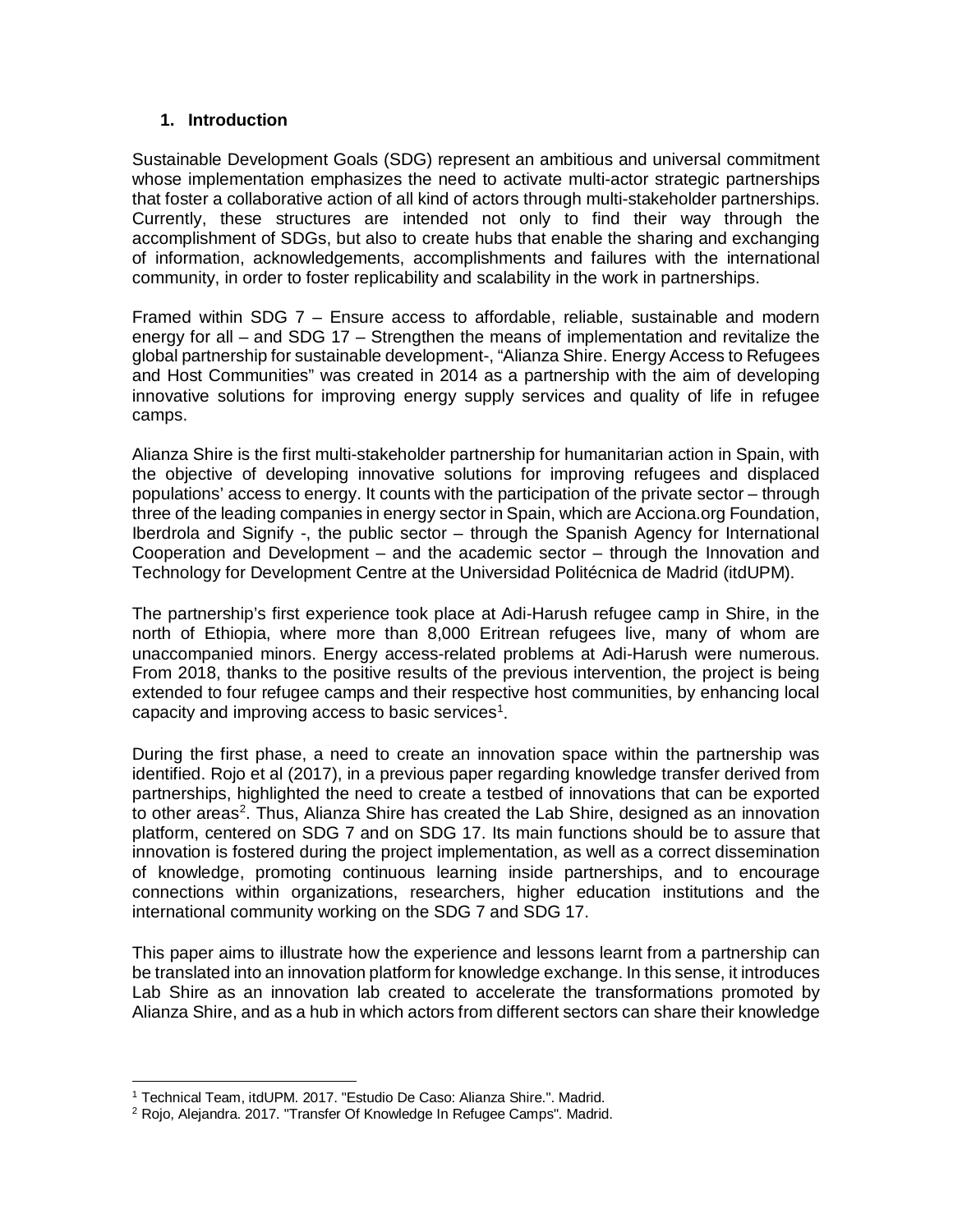and experience in order to articulate action plans that seek for scalable and replicable solution strategies for complex problems in humanitarian contexts.

# **2. Partnerships and innovation in Humanitarian Action**

The humanitarian system faces grave challenges as natural disasters and escalating conflicts have increasing repercussions. In these contexts, universal access to basic services such as health, water, sanitation, energy or waste management remains a challenge for groups suffering structural inequalities. Addressing it requires paying special attention to technology, service provision models, and the creation of public policies. This comprehensive approach needs complementary capabilities that rarely reside in a single organization. In this sense, multi-stakeholder partnerships can be a suitable instrument for developing ambitious programs of a certain scale.

The need for fostering a collaborative action of all kind of actors –public, private and socialthrough multi-stakeholder partnerships has been stressed insistently in all declarations, reports, and recommendations that have paved the way to the 2030 Agenda. In fact, Goal 17 calls for revitalizing global partnerships for sustainable development.

Towards the seek for achievement of the SDGs, humanitarian agencies have held high hopes for contributions from the private sector, traditionally seen simply as an alternative source of funding<sup>[3](#page-2-0)</sup>. Lately the private sector has been playing other roles, most notably in product and process innovation. It has also been increasingly recognized as operating at various scales, from multi-national corporations to national companies to small businesses created by refugees and internally displaced people<sup>[4](#page-2-1)</sup>. While many humanitarian actors are drawn to the funding and know-how that the private sector offers, some remain hesitant about whether a profit motive compromises the ability to uphold humanitarian principles and to operate in the most resource-scarce conditions. Furthermore, across the humanitarian system, more systematic research on the role of the business sector is needed.

As noted in the 2013 report of the UN Secretary General to ECOSOC, "There is a need to build a more inclusive global humanitarian system, with stronger relationships at the global, regional and national levels"<sup>[5](#page-2-2)</sup>. There seems to be a perception of dissatisfaction towards the result of traditional humanitarian actors in establishing partnerships that leverage the assets that each different stakeholder has to offer. The need for innovation in humanitarian action has grown and become more complex. Hence, organizations and involved actors have identified an inadequate approach to innovation in this domain, in which resources for research and development are lacking, innovative solutions are developed in isolation, and demonstrations of success are not being shared. As a central component of innovation, partnerships are important to draw in ideas, good practices, and resources from private technology developers, universities and affected people themselves $^6$  $^6$ .

<span id="page-2-0"></span><sup>3</sup> Van Landeghem, Lindsay. 2016. *Private-Sector Engagement The Key To Efficient, Effective Energy Access For Refugees*. Ebook. London. https://www.chathamhouse.org/sites/default/files/publications/research/2016- 05-19-mei-private-sector-engagement-landeghem.pdf.

<span id="page-2-1"></span><sup>4</sup> International Finance Corporation. World Bank Group. 2019. "Private Sector and Refugees. Pathways to Scale.". New York: The Bridgespan Group. https://www.ifc.org/wps/wcm/connect/04c889b0-1047-4c2c-a080 e14afb9a4bf2/201905-Private-Sector-and-Refugees-Summary.pdf?MOD=AJPERES&CVID=mGiP6tr.

<span id="page-2-2"></span><sup>5</sup> itdUPM, Public-Private Partnerships for Humanitarian Action, 2013.

http://www.itd.upm.es/download/appah/Executive%20Summary\_ECOSOC\_final.pdf

<span id="page-2-3"></span><sup>6</sup> Betts, Alexander and Bloom, Louise. 2014. *Humanitarian Innovation: The State of the Art.* OCHA Policy and Studies Series, 009. November 2014.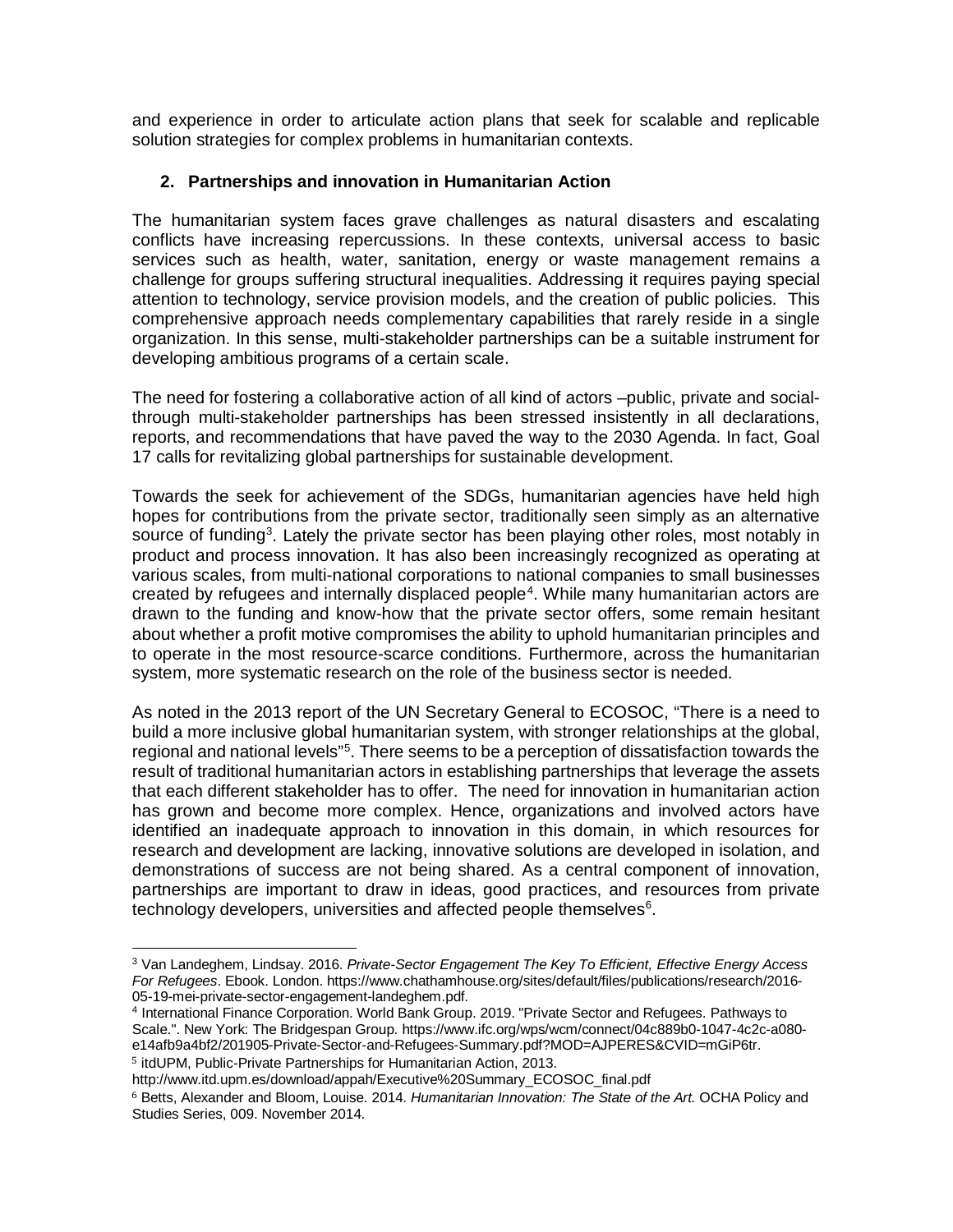New technologies, partners, and concepts allow humanitarian actors to understand and address problems quickly and effectively. To contend with these growing, and changing demands, organizations are increasingly exploring the idea of "humanitarian innovation," which draws upon concepts from the private sector to adapt and improve the humanitarian system.

As the SDGs have a focus on transformation, it must be considered that partnerships ought to contribute to systemic change. In this sense, Leda Stott, a partnership expert for the European Social Fund, remarks that a switch from a transactional orientation to a transformational change resulting from collaboration may include the development and endorsement of positive rules and norms at the policy level, shifts in individual and organizational behaviors, and the empowerment of vulnerable and marginalized populations<sup>[7](#page-3-0)</sup>.

Multi-stakeholder partnerships should be the new institutional infrastructures that we need for tackling complex problems that, nowadays, have not yet had a technical solution through conventional projects. We all talk about partnerships; however, moving from rhetoric to its practical deployment, and generalizing its expansion, requires a boost from people and organizations who are highly committed to this approach.

The following part of this paper presents Alianza Shire as an example of an innovative multistakeholder partnership in the context of humanitarian action with a transformation approach, as well as some of its main success and improvement areas towards the aim of scaling from a project into a platform structure.

## **3. Alianza Shire**

According to data provided by the United Nations High Commissioner for Refugees (UNHCR), by the end of 2015, there were more than 55 million displaced people around the world. Around 14 million of them were refugees who were forced to flee due to persecution, conflict, repression and natural disasters. This number has increased up to the end of 2018, to almost 70.8 million individuals forcibly displaced worldwide, from which around 26 million are refugees<sup>[8](#page-3-1)</sup>. The priority of the humanitarian community is to provide these people with basic services such as shelter, food, water and protection. Although, access to energy has been historically disregarded among refugees' needs, despite its relevance and cross cutting impacts, during last years it has gained attention and several international initiatives to address this problem have been set up like the Moving Energy Initiative (MEI), Safe Access to Fuel and Energy (SAFE) or the Global Plan of Action (GPA) for Sustainable Energy Solutions in Situations of Displacement.

In this context and bearing in mind the potential of several Spanish energy companies, the Office for Humanitarian Action from the Spanish Agency for International Development Cooperation (AECID) and the Innovation and Technology for Development Centre at Universidad Politécnica de Madrid (itdUPM) fostered the creation of Alianza Shire in 2014.

<span id="page-3-0"></span> <sup>7</sup> Stott, Leda. 2019. "Partnerships for Sustainable Development: The Monitoring and Evaluation Challenge - ECDPM". *ECDPM*. https://ecdpm.org/great-insights/civil-society-business-same-direction/partnershipssustainable-development-monitoring-evaluation-challenge/.

<span id="page-3-1"></span><sup>8</sup> "UNHCR Statistics. The World in Numbers." UNHCR Population Statistics - Data - Overview. 2019. Accessed July 19, 2019. http://popstats.unhcr.org/en/overview.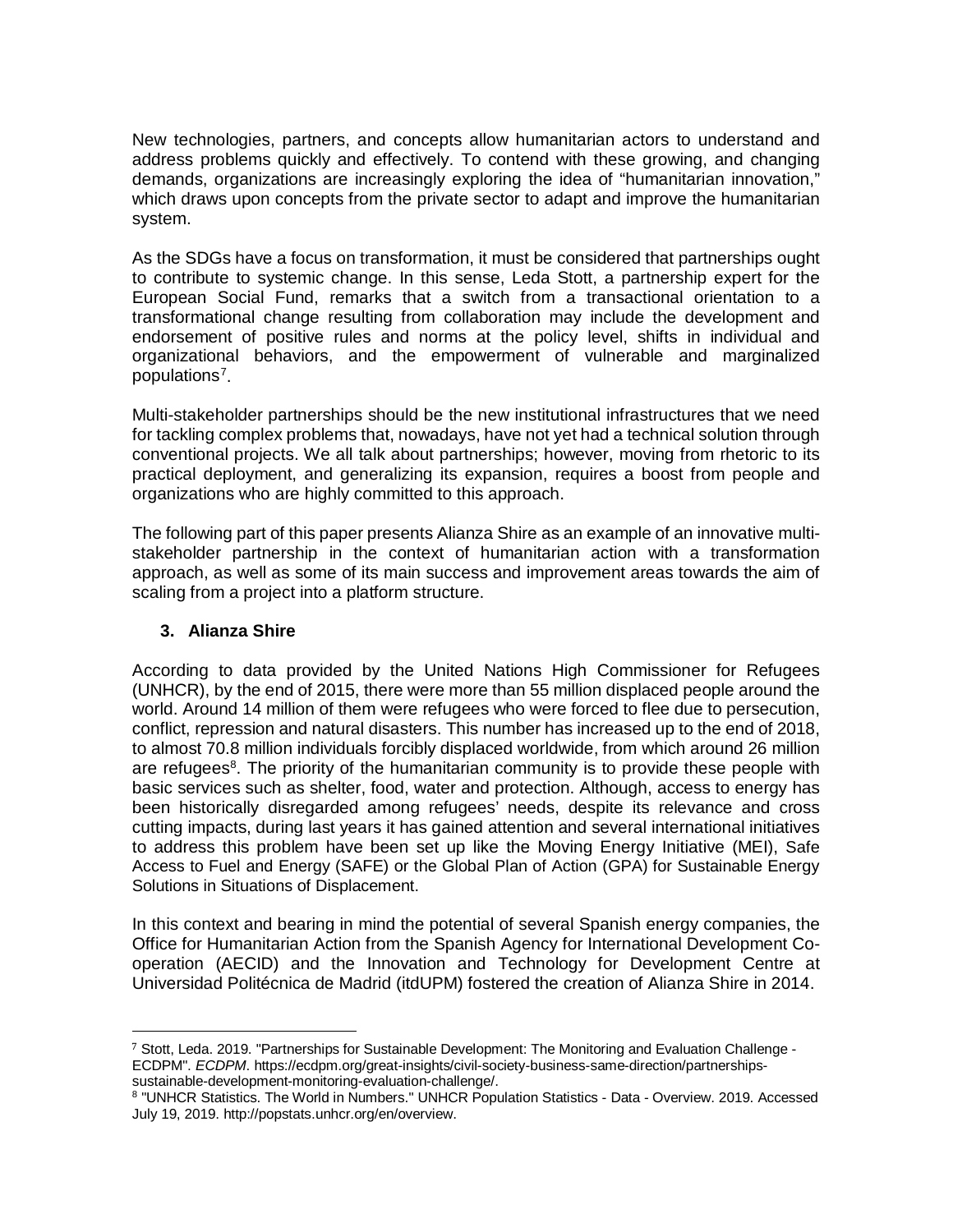In this section, the Pilot Project, as well as the partnership's phase II are detailed. Moreover, a series of learnt lessons are exposed, setting Alianza Shire as a demonstrative experience of achievements and failures resulting from the work in partnerships, and how this can evolve into a platform for innovation and knowledge sharing.

# 3.1. Pilot Project: Adi-Harush

Between 2014 and 2017, Alianza Shire developed a pilot project in the refugee camp of Adi-Harush (Shire, Northern Ethiopia), where approximately 8.000 people lived. Thus, a comprehensive improvement was made to the electric grid to which the community services of the field were connected, and public lighting was installed over more than 4 km. In addition, refugees were trained and, with the support of the partners of the Alliance, implemented all the improvements to keep them working properly up to today.

Regarding viability, strategical actions began to be implemented, such as carrying out an audit of the electric grid of the refugee camps and the preparation of a guide for the management and optimization of them. In addition, to the development of a training toolkit for the maintenance and repair of the electric grid, and a report on logistics and operations in the field. For this matter, a proper previous diagnose and context identification was required for acknowledging the technical conditions to be faced.

Refugees' participation was crucial in this project's implementation. It was mainly possible because of the provision of theoretical and practical training focused on the results of the needs assessment. People from the host community also joined the training. This resulted essential to transcend from the design of simply technical solutions, towards transcendental management solutions based on a transformation approach.

# 3.2. Phase II: Energy Access to host communities and refugees

After evaluating the results of the pilot project, the members of Alianza Shire decided to scale it up. From 2018 until 2021, the Alliance develops the second phase of the project; "Alianza Shire: Energy Access to host communities and refugees", funded by the European Union Trust Fund for the Horn of Africa.

In this second phase, work is being done in four refugee camps and their respective host communities, reaching more than 40,000 people. The extension of the network and connection of community services and businesses will be carried out, along with the installation of more than 20 km of street lighting. Businesses will also be created for the distribution of 1,700 Solar Home Systems (SFD). Finally, refugees and local communities will receive training on installation and maintenance of the network, and on entrepreneurship subjects for the development of six businesses based on the distribution and maintenance of the SFD.

The overall objective of the Project is to improve the living conditions in refugee camps and their host communities, strengthening local capacities, creating income generation opportunities and improving access to basic services through the cross-cutting impacts of energy.

The Alliance collaborates with the Ethiopian National Ethiopian Electrical Utility (EEU) as one of the implementing partners, to improve the supply of electricity in the fields and in the host communities, the correction of anomalies, the extension of the electrical network and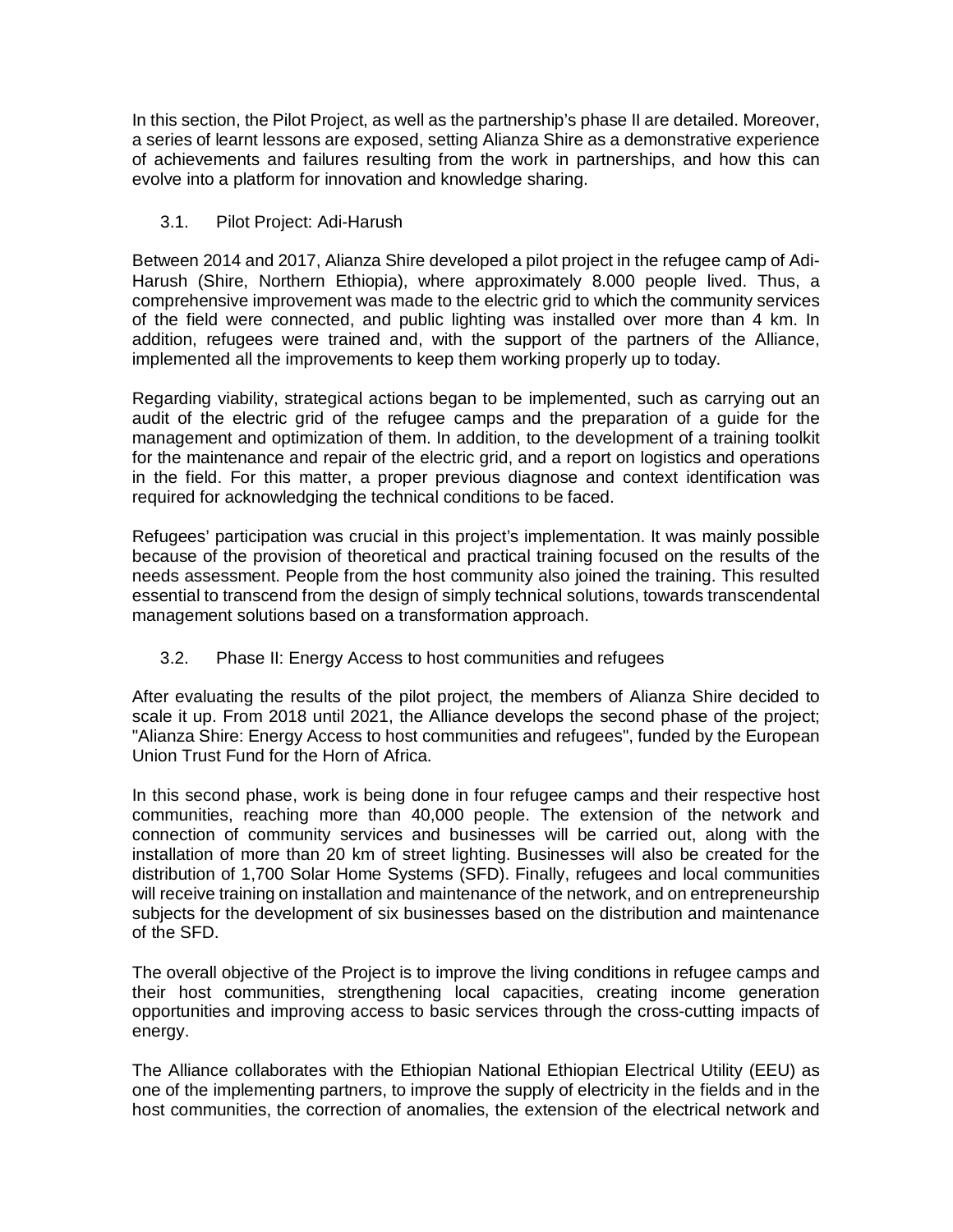the installation of public lighting. In addition, it will provide training for capacity development among the refugee population and host communities for the maintenance of the facilities. It considers a "trainer of trainers" model, seeking to extend the project's impact, and guarantee its sustainability towards the future.

On the other hand, it promotes the creation of micro-businesses by the refugee population and host communities, based on the supply of electricity through Solar Home Systems. The objective is to create opportunities for income generation and livelihoods to improve the quality of life. This market-based approach aims at the long-term sustainability of electrical supply at household level enabling the maintenance and the supply of spare parts.

Alianza Shire also includes a work line to systematize and disseminate the main experiences and learnings acquired during the project, to make them available for the international humanitarian community.

## 3.3. Lessons learnt

From the experience of the pilot project, and after identifying the need for systematizing the lessons learnt for a correct deployment of the project's phase II, efforts have been made towards the identification of possible improves, both at a project and at a partnership level. This identification process is considered of high relevance for the upcoming knowledge systematization and transfer schemes, framed within the scaling up of the partnership into an innovation platform.

Taking place within a humanitarian context, a partnership requires different approaches and a complete shared understating from all its members. Among the aspects that differentiate this type of initiatives from traditional partnerships, it is worth mentioning the need for quick responses and immediate decision making, strict alignment to protocols due to political and security issues, the application and respect for the principles of humanitarian action, special attention to the promotion of local empowerment, careful management of relations between partnership members and implementing partners, and an extensive institutional support from a facilitating institution<sup>[9](#page-5-0)</sup>.

This complex context and its framework determine the partnership's functioning, as well as the implementation of its projects. In this sense, there are some reflections that can be used to improve the service and management model of future interventions carried out by the partnership, and that can be of use for other experiences involved in similar contexts. In the case of Alianza Shire, evaluations and reports have been made, focusing in the partnership's management, the participation of the members, and the project implementation in the camps. Evaluating these three areas derives in a series of lessons learnt, detailed in this section.

a. Partnership's management

In terms of coordination and an appropriate responsibilities distribution, a "brokering entity" is essential for the Partnership's consolidation and sustainability. In the frame of Alianza Shire, the management capacity of itdUPM as the facilitating entity has been crucial. The

<span id="page-5-0"></span><sup>9</sup> Stott, Leda, and Maria Prandi. 2015. "Informe Sobre Lecciones Aprendidas". Apoyo Al Desarrollo De La Alianza Público Privada Para La Acción Humanitaria (APPAH) Para El Acceso A Energía En Campos De Refugiados. Madrid.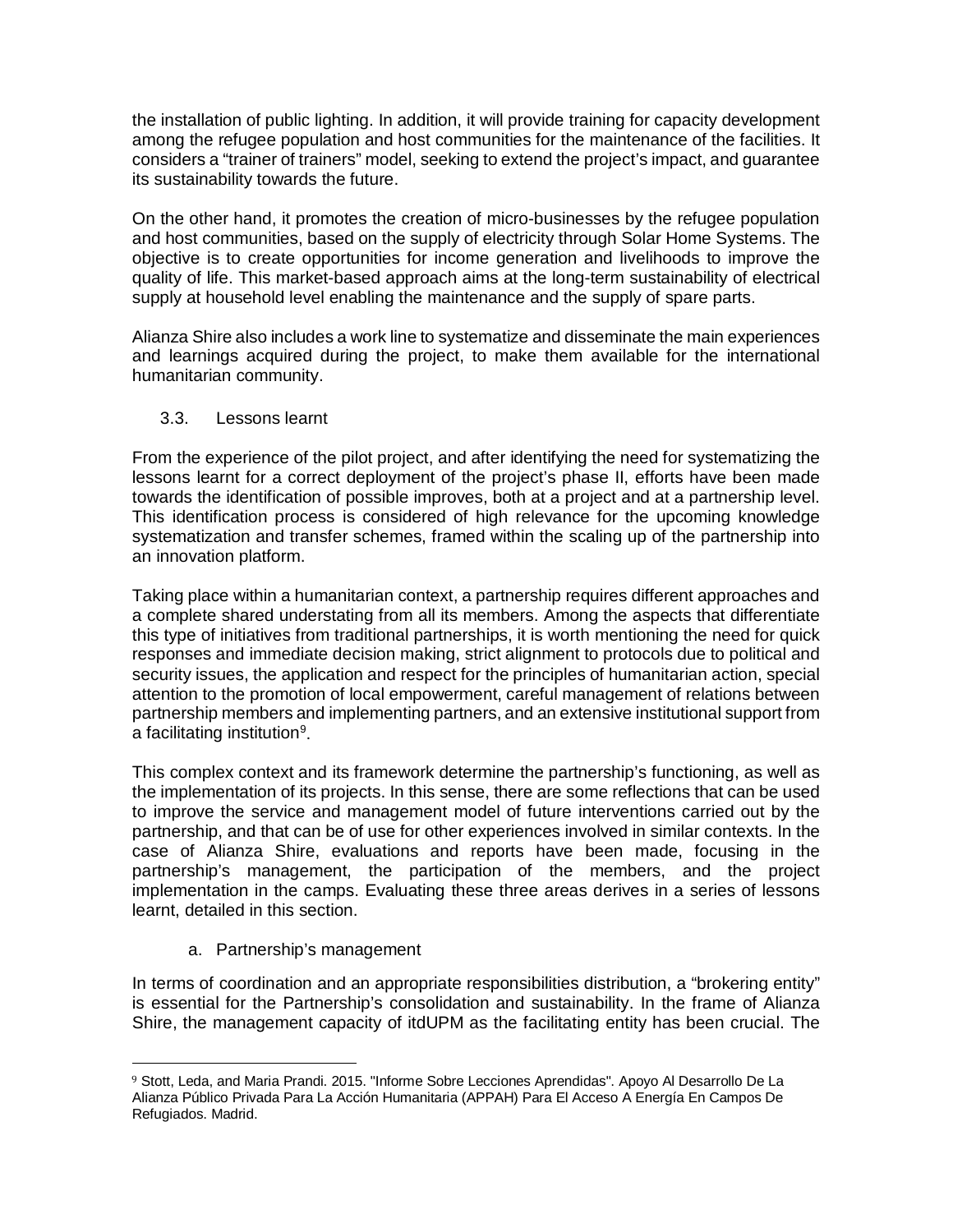University enjoys a unique position and space to play the role of facilitator or broker. However, the complexity of an initiative with the characteristics of Alianza Shire makes it face numerous challenges: a complex operational deployment, non-traditional approaches in the humanitarian response (joint work with host communities and refugee camps, service distribution models basic inspired by the creation of micro businesses, etc.) and close coordination between diverse organizations with cultures and rhythms that are not always coincident.

In addition, Stott et al (2015), in previous partnership management evaluations remarked that the required time for creating and implementing Alianza Shire should not be underestimated<sup>[10](#page-6-0)</sup>. Now, five years after its creation, the partnership has the adequate knowledge and services to offer to the humanitarian community, thanks to the acquired knowledge from experience. To guarantee the success of this project, its future sustainability and the potential of a platform of this type, a complement is needed to share this acquired knowledge, and to ensure that innovation and learning processes are not overshadowed by the needs of the operation.

On the other hand, and in order to guarantee transparency and mutual accountability, a fluent internal and external communication should be ensured. In this sense, communication regarding the operation has been clear and consistent, though the need for a platform that concentrates previous experiences, technologies, initiatives, actors and information about the operating contexts has been identified since the implementation of the pilot project, and carried out by the partnership's members and the brokering entity throughout the evolution of the partnership.

b. Participation of the members

In order to carry out the work in partnership, all members mobilized not only material, financial and cost-price material resources, but also technical knowledge, skills, human resources, capacities, and contacts. Hence, one important lesson learnt related to resources is to go beyond the approach merely focused on obtaining economic revenues. All with the aim of defining the partnership as an opportunity for innovation within the transformation approach.

Furthermore, all members must be well informed and updated on the context where the project and partnership are working. A right connection with established protocols and joint decision-making processes together with the refugee population and host communities is required to enable and ensure the project's long-term success and sustainability.

Having a deep understanding of the context, and exploding their complementary capabilities, partnership members ought to go beyond the design of technological solutions, and instead, aim for transcendental management solutions through knowledge transfer based on a transformation approach.

c. Project implementation in the camps

In order to achieve project results, it is crucial to involve all local partners from the identification phase as well as to coordinate all stakeholders in the energy sector.

<span id="page-6-0"></span> <sup>10</sup> Stott, Leda, and Maria Prandi. 2015. "Informe Sobre Lecciones Aprendidas". Apoyo Al Desarrollo De La Alianza Público Privada Para La Acción Humanitaria (APPAH) Para El Acceso A Energía En Campos De Refugiados. Madrid.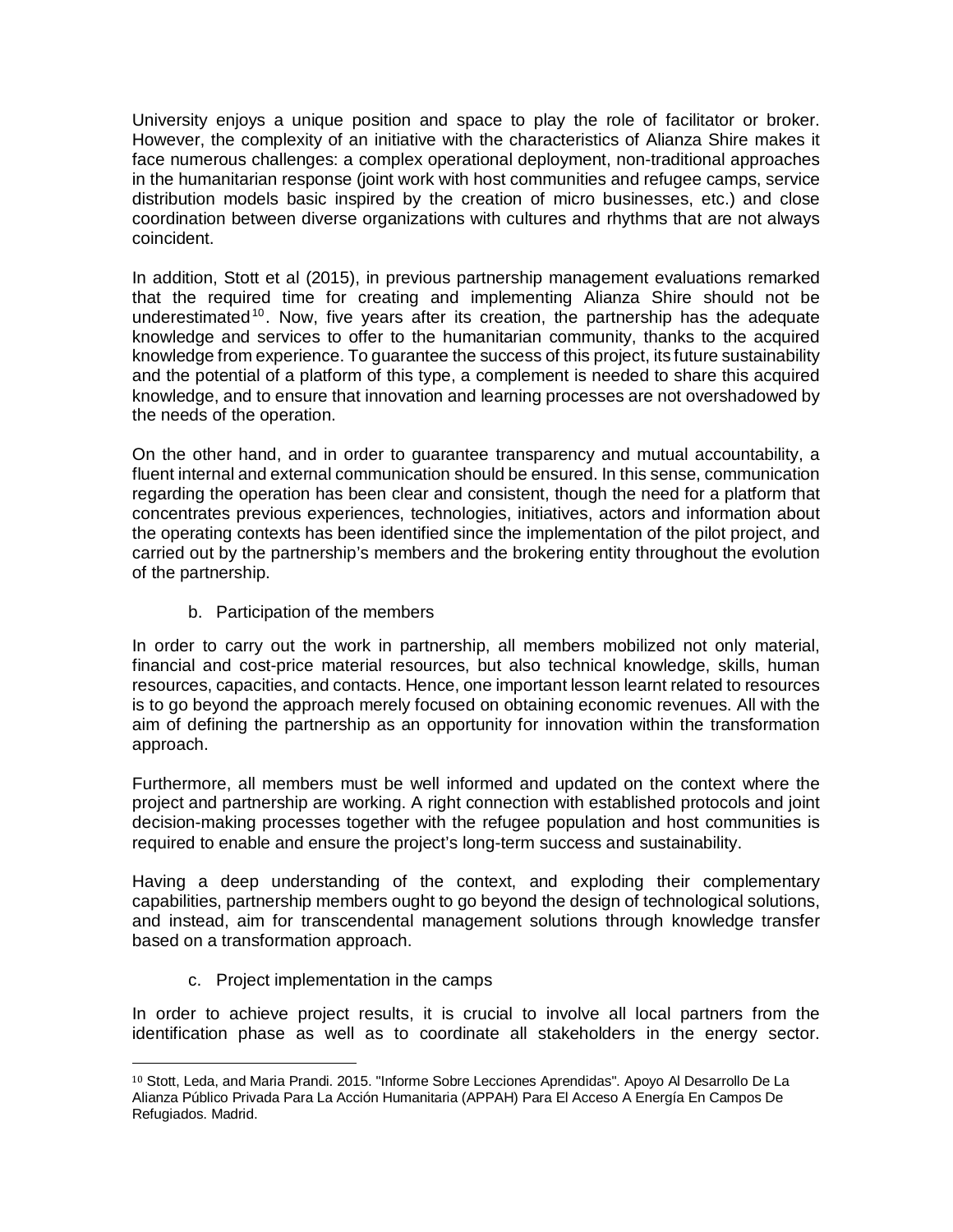Participation of all stakeholders is the only way to ensure, on one hand, identification of context-adapted solutions, and on the other hand, the intervention's sustainability.

A thorough and detailed identification is crucial in order to gain deep and up-to-date knowledge of the context by all partnership members. Although in the pilot project, a characterization report of the refugee camps in the area was carried out, partnership members claim not having absorbed enough knowledge on the context and environment of implementation. On the other hand, refugee population and host communities might also require a deeper knowledge on Alianza Shire's work on the field. Thus, communication materials and the sharing of baseline information must be a must for the brokering entity and partnership members.

To this extent, characterization reports, case studies, baseline quantitative and qualitative data, information gathering methodologies, etc. codesigned among partnership members, humanitarian innovation actors, and diverse groups from university, public or private sector working around this subject would ideally be shared among the partnership, implementing partners and refugee population. This could be a powerful tool to increase the comprehension of the context, and foster innovation towards the creation of new solution strategies.

Towards the seek for sustainability, it was identified of high relevance to create a training program with a ToT approach (Trainer of Trainers), and to form a group of technicians who can repair the technological equipment and do maintenance work. Training and creation of the group highlighted the added value of this Partnership according to the main humanitarian actors working on the field. As an ultimate step, the systematization of these training programs will enable their evaluation, impact estimation, replicability and scalability in similar contexts for humanitarian interventions.

## **4. Fostering Innovation: Lab Shire**

The work that Alianza Shire has been carrying out since 2014, as well as the numerous previous experiences of its members in access to basic services, demonstrates that new relationship schemes and collaboration structures based on multi-stakeholder partnerships are needed. However, there is an identified lack of tools designed from practice, which makes it essential to generate independent spaces in which learning is systematized and innovation happens in different levels -technological, provision models, public policies, international frameworks, etc. Based on this identification, and the gathering of lessons learnt after the implementation of the pilot project and the current deployment of Phase II, came the need for scaling the work in partnership from Alianza Shire, into a platform scheme designed to foster innovation and knowledge transfer.

An Innovation Lab seeks to be a space in which different sectors can articulate actions to participate in the resolution of problems. As a platform, innovation labs summon dynamic and multidisciplinary partners and collaborators to work around specific problems and create scalable and replicable solutions or strategies<sup>11</sup>.

The multisectoral collaboration that characterizes an innovation lab, usually gathers in its work plans participants from the academic sector, the private sector, government, NGOs

<span id="page-7-0"></span> <sup>11</sup> UNICEF Innovación. 2012. "Laboratorios De Innovación: Una Guía Práctica". New York.

https://www.unicef.org/videoaudio/PDFs/laboratorios-de-innovacic3b3n-una-guc3ada-prc3a1ctica1.pdf.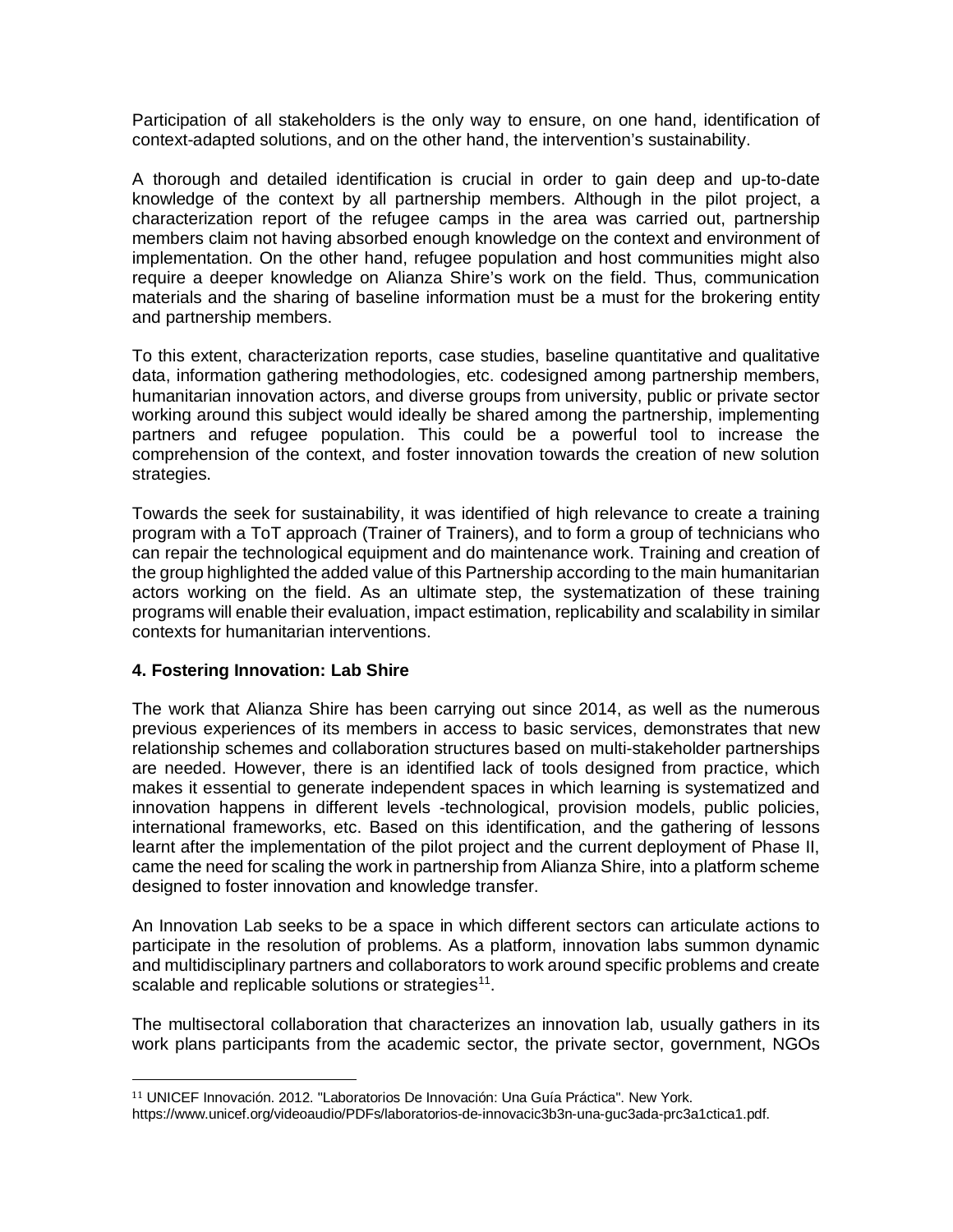and civil society. Hence the creation of a successful lab may not be a simple task. Under a platform or interface model, this space should promote the alignment and integration between actors, dynamics and diverse interests.

When studying what has been made in this area through the elaboration of a benchmarking and an identification of good practices and characteristics under which an innovation platform should be created, it was identified that an innovation lab is preferably immersed in an environment and culture of innovation. This encourages openness to change and adaptability in conflict resolution processes. Inside an effective lab of this type, one of the main activities should be the evaluation of failures and mistakes, for recognizing them as areas of opportunity for improvement $12$ .

Within the framework of Alianza Shire, the LABSHIRE was born as a space that complements the projects themselves and focuses mainly on knowledge management and innovation. Although LABSHIRE is framed within two specific Sustainable Development Goals (SDGs): the 7th "Affordable and non-polluting energy", as a transversal and fundamental element of human development, and the 17th "Partnerships to achieve the objectives" as a result of basing its creation on Alianza Shire, it could be an opening up towards other SDGs, as an opportunity for innovation with a wider range of subjects.

LABSHIRE is an innovation lab created to accelerate the transformations promoted by Alianza Shire. It will have physical headquarters in Madrid, and it is planned to have them also in Shire in Refugee Camps, and will be coordinated and hosted by itdUPM, in collaboration with the rest of the partners, pursuing the following objectives:

- Take advantage of the project's second phase 2018-2021, to develop transdisciplinary processes in Shire camps, which will lead to new solutions and knowledge derived from co-creation between refugee communities, local communities, researchers from various disciplines and experts from the private and humanitarian sectors.
- Systematize the experiences and generate new narratives, both from the project and from LABSHIRE itself, to share them with the international community, so that the transdisciplinary work approach can be applied to other experiences in which joint efforts could be promoted.
- Generate evidence and take advantage of the capacities of all the organizations connected to LABSHIRE, in order to influence decision-making processes and public policies creation on the management of refugee crises and on the need for boosting partnership work.
- 4.1. LABSHIRE scope areas

LABSHIRE works on three complementary scope areas: Research and Innovation; Training; and Knowledge Transfer and New Narratives, each detailed in this section.

a. Research and Innovation

<span id="page-8-0"></span><sup>12</sup> Technical Team, itdUPM. 2019. "LAB SHIRE BENCHMARKING. Alianzas Y Laboratorios Sociales Y De Innovación: Mejores Prácticas, Metodologías y Funcionamiento.". Madrid.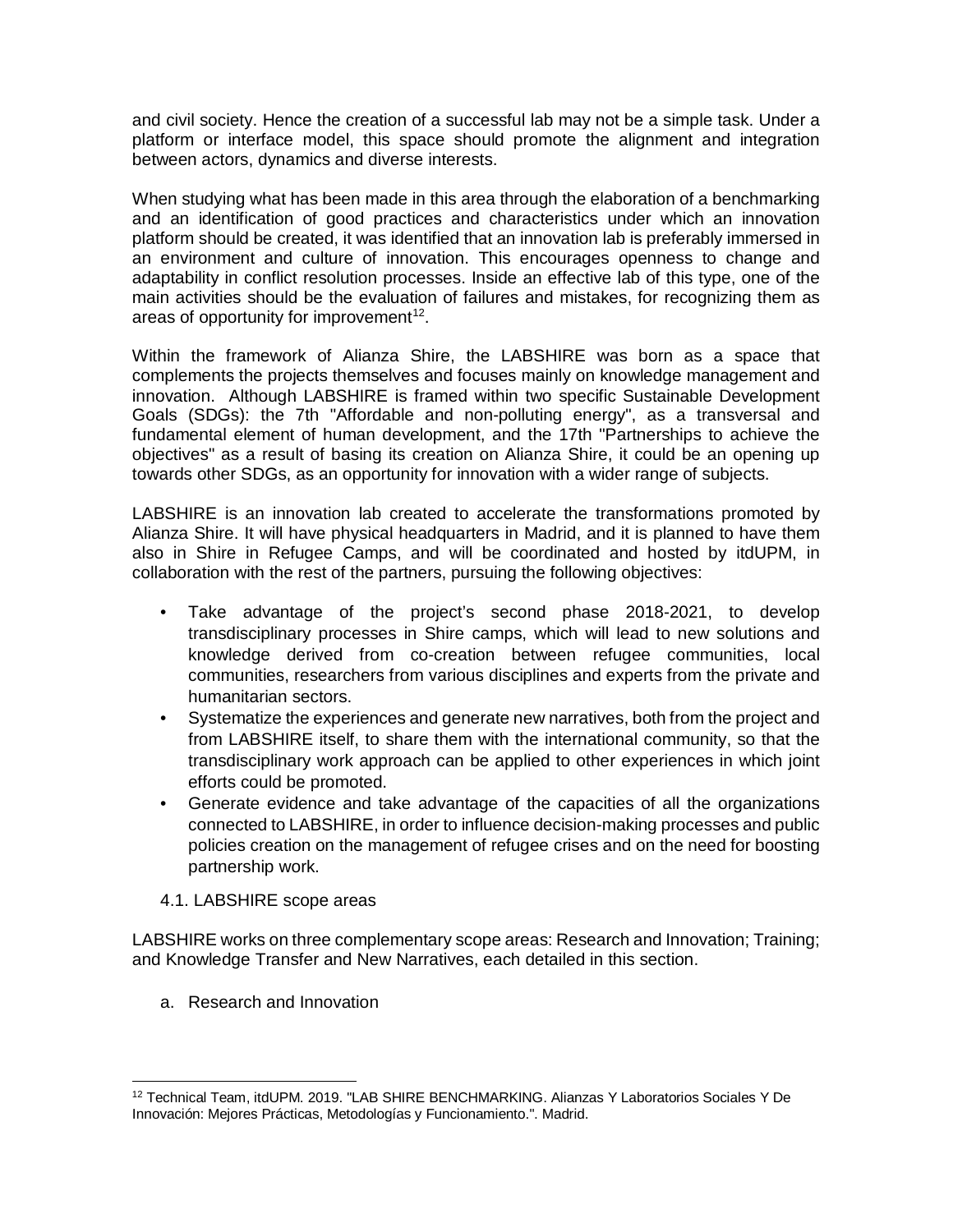In order to obtain access to basic services in complex contexts, new relationship schemes and collaborative structures based on multi-stakeholder partnerships are needed. Thus, within the framework of LABSHIRE, applied research and innovation in transversal areas are promoted, paying special attention to the systematization of the experiences developed by Alianza Shire in its projects, as well as in the LAB itself, through the deepening of research on specific aspects, the development of case studies, or the application of innovative evaluation methodologies both in the field of alliances and in the field of basic services.

b. Training

LABSHIRE aims to develop training materials for actors and organizations from different areas - public, private, civil society, etc. – who are working in partnerships. These materials aim to focus especially on the competencies for working in partnership and the required capacities to be able to work in the provision of basic services in complex contexts.

This area is oriented in two main directions. In the first place, towards the members of Alianza Shire with the aim of facilitating the alignment of visions among organizations, and a greater knowledge of the principles that govern work in multi-stakeholder alliances, promoting a common language and shared working strategies. Second, towards other organizations and actors who are interested in the subject.

c. Knowledge Transfer and New Narratives

LABSHIRE promotes the creation of spaces for connection and conversation, in which the rigorous debate about the main challenges of partnership are encouraged, seeking for the universalization of energy access and other basic services. LABSHIRE connects the projects derived from Alianza Shire with other relevant projects, organizations and alliances, facilitating the exchange of experiences and the discussion about methodologies, approaches and learning. Special attention is given to the generation of new narratives that re-frame refugee crises and contribute to influencing more ambitious public policies for their proper management.

LABSHIRE also pretends to systematize the learning derived from these discussions and incorporate them into Alianza Shire's own project and to the LABSHIRE training plan, in order to turn them into knowledge products that can be disseminated in the international community. Furthermore, this allows the LABSHIRE ecosystem to expand, connecting it with other relevant initiatives and positioning the "Shire" brand in the international community, as a key reference for universal access to energy in humanitarian contexts.

## 4.2. Stages and Evolution of LABSHIRE

Today, LABSHIRE's priority is to innovate in the means for exploiting the complementary capabilities of the partners. Hence, it already promotes learning processes to institutionalize the knowledge generated and the lessons learnt from Alianza Shire, and to share them with the humanitarian community and the Spanish and international private sector. Thanks to the complementary capacities of the partners, knowledge products and knowledge transfer interventions are being generated based on the projects that have been carried out. Although there are some tangible products already, some systematization, decision and transmission protocols and procedures are on the path for strengthening and improvement.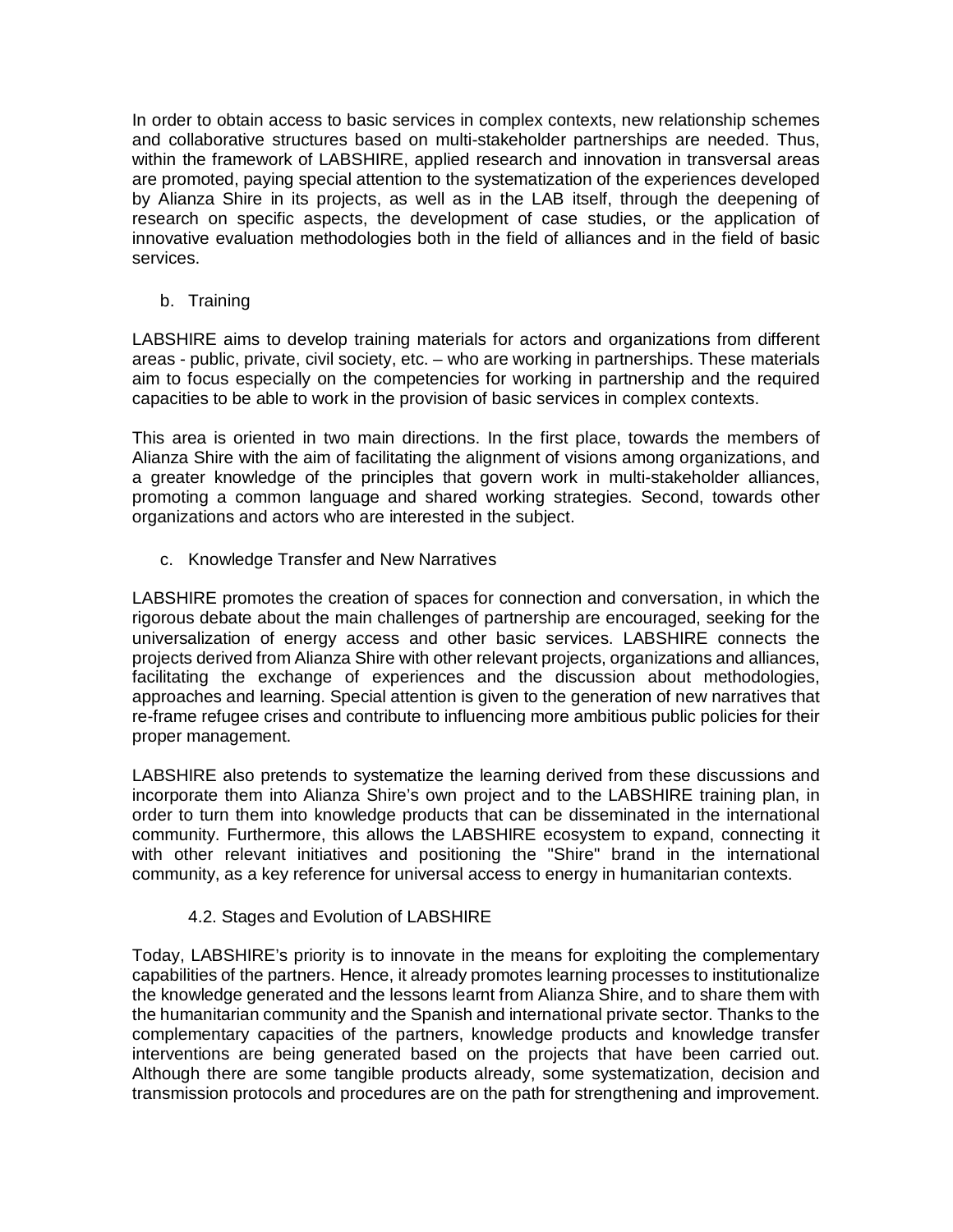As stated before, the second phase of Alianza Shire faces numerous challenges derived from the proper complexity of working in humanitarian contexts. These challenges demand a wide and strong room for innovation towards sustainable and replicable solution strategies.

For this reason, from the various work units of Alianza Shire, complementary actions have been identified that will be developed by LABSHIRE, which will strengthen the work in partnership and will help other multi-stakeholder initiatives to take advantage of what they have learned from this experience.

In the midterm, LABSHIRE aims to become a demonstrative experience of Spanish cooperation, where public and private organizations interact, experiment, and generate knowledge regarding access to basic services. This initiative could be replicated in other sectors to create a lab network on multi-stakeholder alliances and critical areas for the achievement of SDGs.

### **5. Conclusions**

The growing and changing demands for innovation in humanitarian contexts could be the needed trigger to consider partnerships as the main contributor to systemic change. A switch from a transactional orientation to a transformational change in the form of multi-stakeholder partnerships should be the new institutional infrastructure for tackling complex problems that, nowadays, have not yet had a technical solution through conventional projects.

Created in 2014, Alianza Shire is now an example of an innovative multi-stakeholder partnership in the context of humanitarian action with a transformation approach. The work that has carried out since its creation, as well as the numerous previous experiences of its members in access to basic services, demonstrates that new relationship schemes and collaboration structures based on multi-stakeholder partnerships are needed.

From identifying the potential for knowledge sharing and transformational capabilities of the partnership, after the gathering of lessons learnt from the implementation of Alianza Shire's pilot project and Phase II, came the need for scaling from work in partnership, into a platform scheme designed to foster innovation and knowledge transfer. Leda Stott remarks that "internalisation of learning from partnering encourages improvements in organisational mandates and processes and assists deeper shared understanding of the value and importance of other sectors and their roles in society"[13.](#page-10-0)

Thus, within the framework of Alianza Shire, LABSHIRE was born as a space that complements the projects themselves and focuses mainly on knowledge management and innovation. Although framed within SDGs  $7<sup>th</sup>$  and  $17<sup>th</sup>$ , LABSHIRE as an innovation lab created to accelerate the transformations promoted by Alianza Shire could be an opening up towards other SDGs, as an opportunity for innovation within a wider range of subjects.

Through its complementary areas (research and Innovation; Training; and Knowledge Transfer and New Narratives), LABSHIRE's priority is to innovate in the means for exploiting the complementary capabilities of Alianza Shire's partners. Hence, it already promotes

<span id="page-10-0"></span> <sup>13</sup> Stott, Leda. 2019. "Partnerships for Sustainable Development: The Monitoring and Evaluation Challenge - ECDPM". *ECDPM*. https://ecdpm.org/great-insights/civil-society-business-same-direction/partnershipssustainable-development-monitoring-evaluation-challenge/.